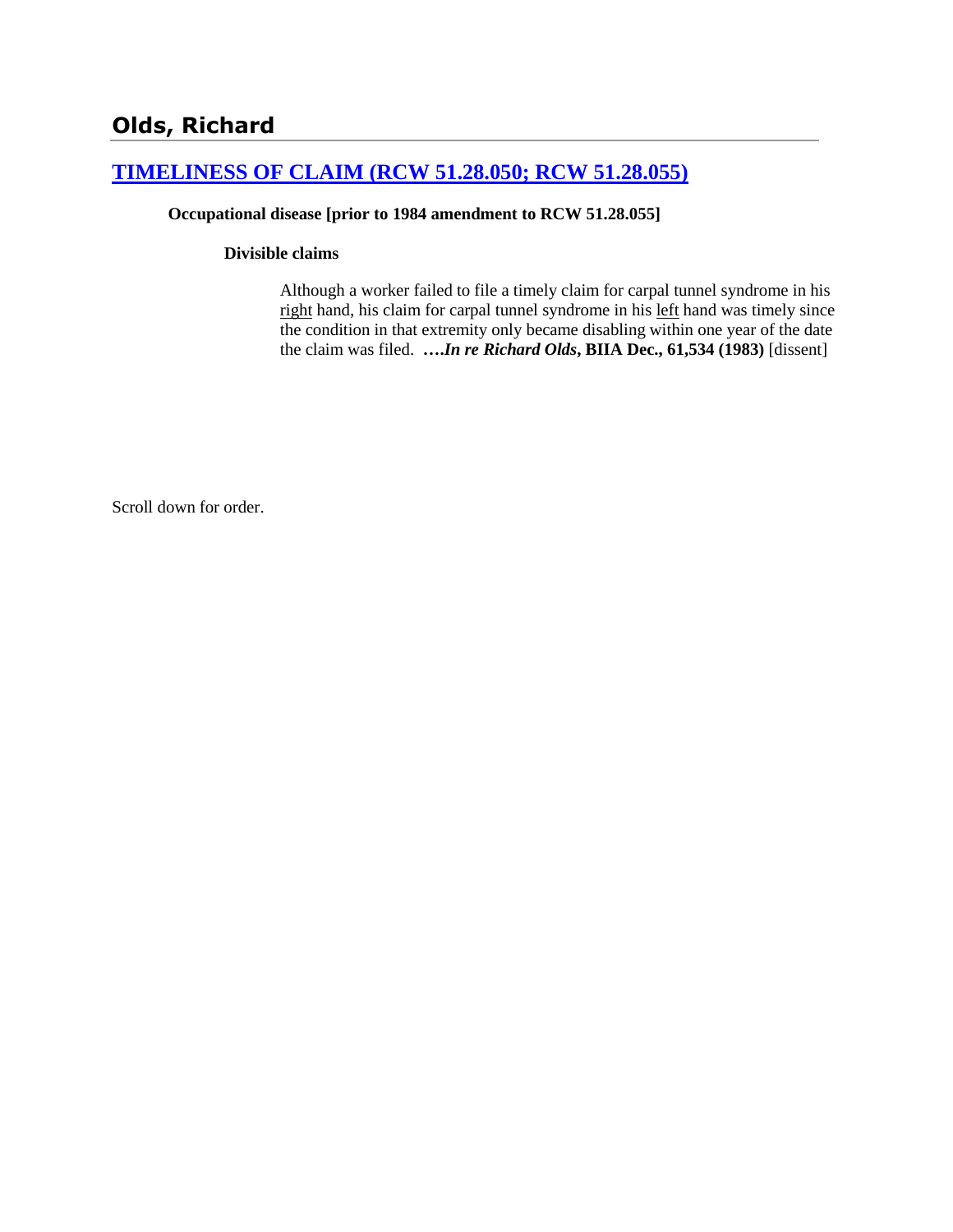## **BEFORE THE BOARD OF INDUSTRIAL INSURANCE APPEALS STATE OF WASHINGTON**

**)**

**IN RE: RICHARD H. OLDS ) DOCKET NO. 61,534**

**CLAIM NO. S-426748 ) DECISION AND ORDER**

APPEARANCES:

Claimant, Richard H. Olds, by Rovai, McGoffin, Rentel and Turner, per Gary Rentel and Jim Orlando

Employer, Hygrade Food Products Corp., by Rolland and O'Malley, per Thomas O'Malley

This is an appeal filed by the self-insured employer on February 16, 1982, from an order of the Department of Labor and Industries dated February 3, 1982. The order appealed from adhered to the provisions of a prior Department order allowing the claim for bilateral carpal tunnel syndrome. The Department order is **REVERSED** and the claim is **REMANDED**.

# **PROCEDURAL STATUS AND EVIDENTIARY RULINGS**

Pursuant to RCW 51.52.104 and RCW 51.52.106, this matter is before the Board for review and decision on a timely Petition for Review filed by the claimant to a Proposed Decision and Order issued on January 19, 1983, in which the order of the Department dated February 3, 1982 was reversed and the claim remanded to the Department with direction to reject the claim on the ground that Mr. Olds' application for benefits was not filed within one year from the date on which he was informed by a physician that his carpal tunnel syndrome was occupationally related in its nature and causation.

The Board has reviewed the evidentiary rulings and the record of proceedings and finds that no prejudicial error was committed. Said rulings are hereby affirmed.

# **DECISION**

The evidence presented by the parties is adequately set forth in the Proposed Decision and Order, and will not be reiterated herein. We agree with the determination in the Proposed Decision and Order that the claimant's right-side carpal tunnel syndrome should not be covered by industrial insurance. Review has been granted because the evidence demonstrates that claimant Olds' application for benefits in connection with his left-side carpal tunnel syndrome was timely filed, thus entitling him to medical aid and compensation for that condition.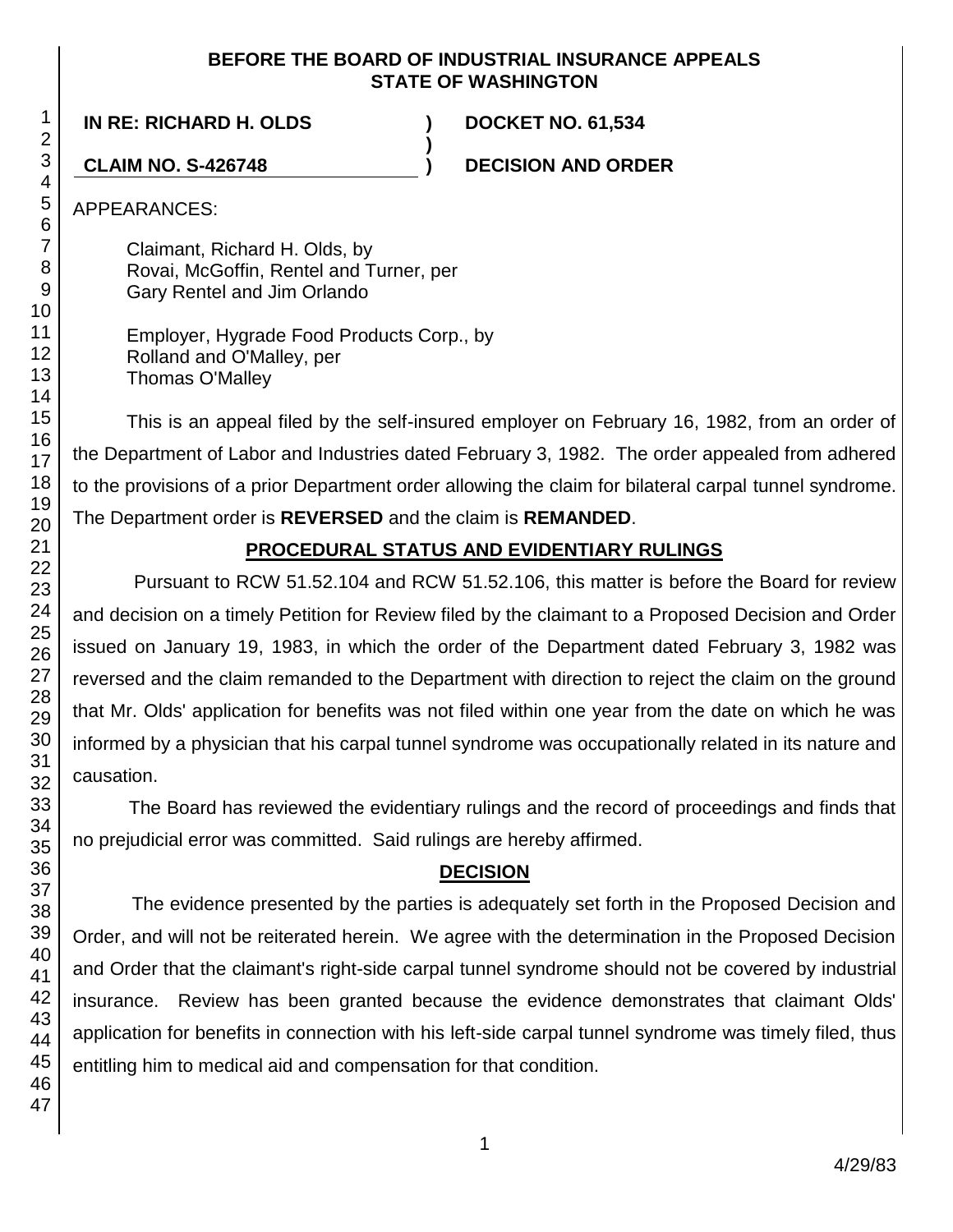The record discloses that in November, 1979, Richard H. Olds complained to Dr. Robert Bond of paresthesia and pain in both hands.

Dr. Bond referred the claimant to Dr. Stevens Dimant for treatment, and Dr. Dimant informed the claimant that both of his hands were affected by carpal tunnel syndrome, but that because his left hand was presenting no significant problems, surgical intervention was justified only for the right hand. Surgery was performed on the right hand in February, 1980. Accordingly, as of February, 1980, Mr. Olds' right-side carpal tunnel syndrome had resulted in impairment of function which required medical treatment and Mr. Olds had notice from Dr. Dimant that the disease producing that impairment was occupational in causation. The claimant's application for worker's compensation benefits was posted on October 29, 1981, and received by the Department on November 3, 1981. Accordingly, with respect to the claimant's right-side carpal tunnel syndrome, his application for benefits cannot be considered timely. RCW 51.28.055; Williams v. Department of Labor and Industries, 45 Wn. 2d 574 (1954); Nygaard v. Department of Labor and Industries, 51 Wn. 2d 659 (1958).

Mr. Olds returned to Dr. Bond in September, 1981, with significant complaints of left-hand pain and paresthesia. Again, Dr. Bond referred the claimant to Dr. Dimant who noted the significant increase in symptomology (over and above that found in November, 1979) and performed left hand surgery in October, 1981. Thus it is clear that as of October, 1981 (and not prior thereto), the claimant's left hand carpal tunnel syndrome had resulted in impairment of function which required medical treatment, and Mr. Olds had noticed from Dr. Dimant that the disease producing that impairment was occupational in nature and causation.

It has been the consistent position of this Board that a worker's "cause of action" or claim for occupational disease benefits will not accrue until the disease results in impairment of function which requires medical treatment and the claimant receives notice that the disease is occupational in nature and causation. Thus, although the claimant knew of the work-related nature of his lefthand carpal tunnel syndrome in February, 1980, the left hand was not producing "disability" until October, 1981, when surgical intervention was required. It follows that the application for industrial insurance benefits which was filed on November 3, 1981, must be seen as timely with respect to Mr. Olds' left-side carpal tunnel syndrome. RCW 51.28 .055; Williams, supra; Nygaard, supra.

After consideration of the Proposed Decision and Order, the Petition for Review filed thereto, and a careful review of the entire record before us, we hereby enter the following: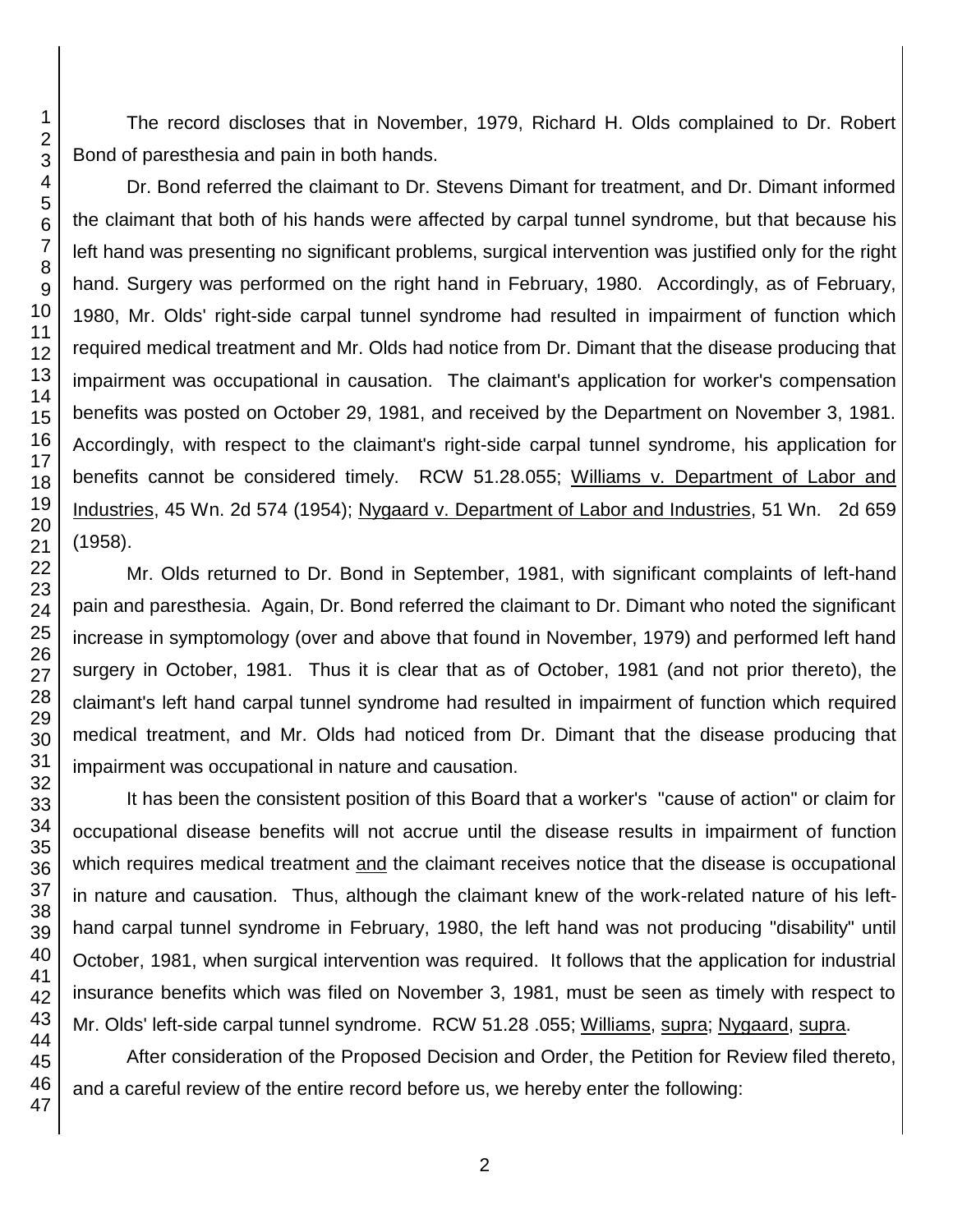## **FINDINGS OF FACT**

- 1. On November 3, 1981, the claimant, Richard H. Olds,filed an application for industrial insurance benefits alleging the occurrence of an industrial injury or the contraction of an occupational disease on or about January 1, 1980, during the course of the claimant's employment with Hygrade Food Products Corporation, a self-insured employer under the Industrial Insurance Act. On December 21, 1981, the Department issued its order allowing the claim as an industrial injury. On January 20, 1982, a protest and request for reconsideration of the Department order dated December 21, 1981, was filed on behalf of the self-insured employer. On February 3, 1982, the Department issued its order adhering to the provisions of the December 21, 1981 order allowing the claim. Notice of appeal from that order was filed by the employer with the Board of Industrial Insurance Appeals on February 16, 1982, and on March 9, 1982, the Board entered its order granting the appeal and directed that proceedings be held on the issues raised by the appeal.
- 2. Richard H. Olds has been employed by Hygrade Food Products Corporation for approximately twelve years, primarily boning hog heads.
- 3. In approximately 1976, Mr. Olds began noticing a problem with his hands tingling and going to sleep. In November 1979, the claimant suffered from bilateral carpal tunnel syndrome. This condition was directly related to his work at Hygrade Food Products Corporation.
- 4. As of December, 1979, the claimant's right-side carpal tunnel syndrome constituted an impairment of physical function which required surgical intervention. During December, 1979, the claimant was first advised by a physician that his right-side carpal tunnel syndrome was in nature and causation related to his job duties for Hygrade Food Products Corporation.
- 5. During the month of October, 1981, the claimant's left-side carpal tunnel syndrome constituted a significant impairment of physical function which for the first time required surgical intervention. During December 1979, the claimant had been first advised by a physician that his left-side carpal tunnel syndrome was in nature and causation related to his job duties for Hygrade Food Products Corporation; however, at that time the left-side condition was not significant enough to warrant treatment.

# **CONCLUSIONS OF LAW**

Based upon the foregoing Findings of Fact, this Board concludes as follows:

- 1. The Board of Industrial Insurance Appeals has jurisdiction of the parties and subject matter of this appeal.
- 2. With respect to Richard H. Olds' right-side carpal tunnel syndrome, his claim for occupational disease benefits, filed with the Department of Labor and Industries on November 3, 1981, was not timely filed, and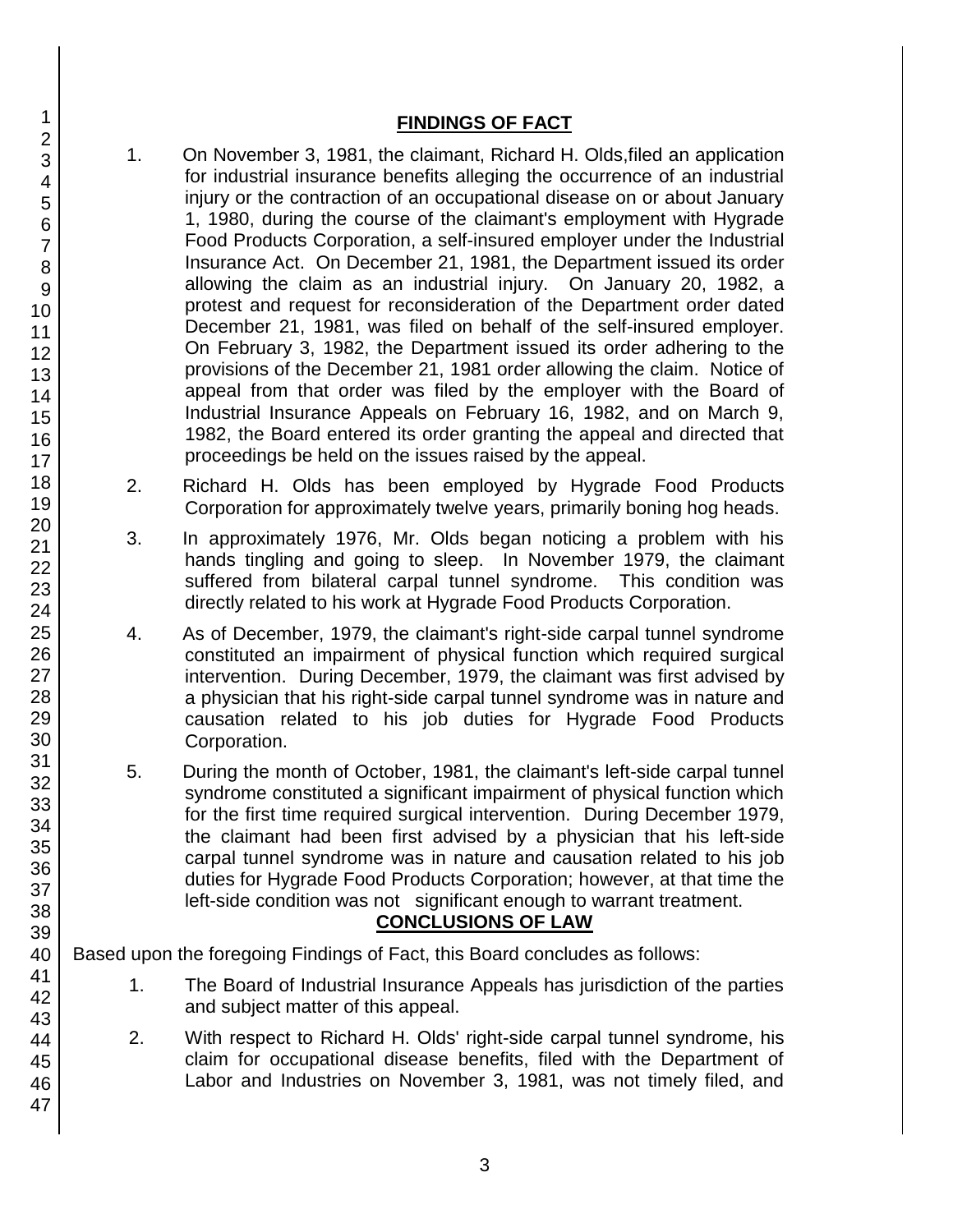coverage for his right-side carpal tunnel syndrome is barred by the provisions of RCW 51.28.055.

- 3. With respect to Richard H. Olds' left-side carpal tunnel syndrome, his claim for occupational disease benefits, filed with the Department of Labor and Industries on November 3, 1981, was timely filed, and coverage is not barred by the provisions of RCW 51.28.055.
- 4. The order of the Department of Labor and Industries dated February 3, 1982, which allowed the claim for bilateral carpal tunnel syndrome, is incorrect in providing coverage for claimant Olds' right-side carpal tunnel syndrome, should be reversed, and this claim remanded to the Department with direction to withhold the benefits for the claimant's right-side carpal tunnel syndrome, and to process the claim for benefits for left-side carpal tunnel syndrome on the basis that a timely application for occupational disease benefits has been filed.

It is so ORDERED.

Dated this 29th day of April, 1983

## BOARD OF INDUSTRIAL INSURANCE APPEALS

| /s/                    |          |
|------------------------|----------|
| <b>MICHAEL L. HALL</b> | Chairman |
| /s/                    |          |
| FRANK E. FENNERTY, JR. | Member   |

## **DISSENTING OPINION**

The Board majority is partially avoiding the statute of limitations which, in my view, clearly bars the allowance of this claim in its entirety. The majority does this by deciding that the claimant has not one, but two, occupational diseases or conditions -- a "right-side" carpal tunnel syndrome (against which the statute of limitations had run), and a "left-side" carpal tunnel syndrome (against which, says the majority, the statute of limitations had not run). I will not concur in this kind of reasoning.

There is clearly only one occupationally caused condition here, and that is bilateral carpal tunnel syndrome. From its inception, the claimant had symptoms in both hands, and he knew in December 1979 that the carpal tunnel syndrome on both sides was caused by his work. Furthermore, at that time the bilateral condition did in fact constitute a compensable "disability".

The mere fact that the symptoms and findings in the right hand and wrist were somewhat more severe at that time so that surgery on that side was advisable, and that the symptoms and findings

1